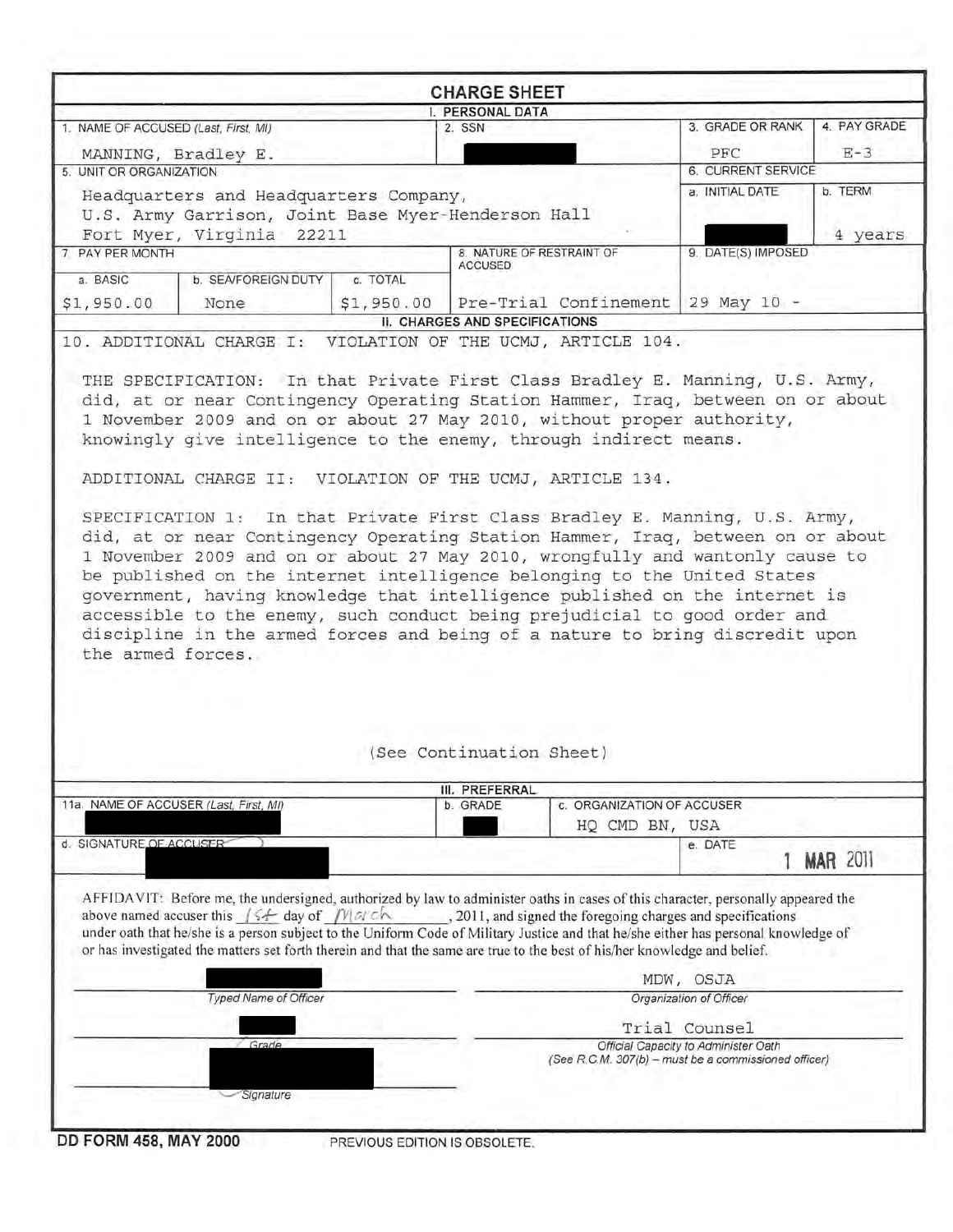| On.                       |                                                                                                                                                                                          |                           |                                                                                     |                                                       |                                             |  |
|---------------------------|------------------------------------------------------------------------------------------------------------------------------------------------------------------------------------------|---------------------------|-------------------------------------------------------------------------------------|-------------------------------------------------------|---------------------------------------------|--|
|                           | 2011, the accused was informed of the charges against him/her and of the name(s) of<br>The accuser(s) known to me (See R.C.M. 308 (a)). (See R.C.M. 308 if notification cannot be made.) |                           |                                                                                     |                                                       |                                             |  |
|                           |                                                                                                                                                                                          |                           |                                                                                     |                                                       |                                             |  |
|                           |                                                                                                                                                                                          |                           |                                                                                     | HQ CMD BN, USA<br>Organization of Immediate Commander |                                             |  |
|                           | Typed Name of Immediate Commander                                                                                                                                                        |                           |                                                                                     |                                                       |                                             |  |
|                           | Grade                                                                                                                                                                                    |                           |                                                                                     |                                                       |                                             |  |
|                           |                                                                                                                                                                                          |                           |                                                                                     |                                                       |                                             |  |
|                           | Signature                                                                                                                                                                                |                           |                                                                                     |                                                       |                                             |  |
|                           |                                                                                                                                                                                          |                           | IV. RECEIPT BY SUMMARY COURT-MARTIAL CONVENING AUTHORITY                            |                                                       |                                             |  |
| 13.                       |                                                                                                                                                                                          |                           |                                                                                     |                                                       |                                             |  |
|                           |                                                                                                                                                                                          |                           |                                                                                     |                                                       | HQ CMD BN, USA<br>Designation of Command or |  |
|                           |                                                                                                                                                                                          |                           |                                                                                     |                                                       |                                             |  |
|                           | Officer Exercising Summary Court-Martial Jurisdiction (See R.C.M. 403)                                                                                                                   |                           |                                                                                     |                                                       |                                             |  |
|                           |                                                                                                                                                                                          |                           | FOR THE <sup>1</sup>                                                                |                                                       |                                             |  |
|                           |                                                                                                                                                                                          |                           |                                                                                     |                                                       |                                             |  |
|                           |                                                                                                                                                                                          |                           |                                                                                     | Commanding                                            |                                             |  |
|                           | Typed Name of Officer                                                                                                                                                                    |                           |                                                                                     | Official Capacity of Officer Signing                  |                                             |  |
|                           |                                                                                                                                                                                          |                           |                                                                                     |                                                       |                                             |  |
|                           | Grade                                                                                                                                                                                    |                           |                                                                                     |                                                       |                                             |  |
|                           |                                                                                                                                                                                          |                           |                                                                                     |                                                       |                                             |  |
|                           | Signature                                                                                                                                                                                |                           |                                                                                     |                                                       |                                             |  |
|                           |                                                                                                                                                                                          |                           | V. REFERRAL; SERVICE OF CHARGES                                                     |                                                       |                                             |  |
|                           | 14a. DESIGNATION OF COMMAND OF CONVENING AUTHORITY                                                                                                                                       |                           | b. PLACE                                                                            |                                                       | c. DATE                                     |  |
|                           |                                                                                                                                                                                          |                           |                                                                                     |                                                       |                                             |  |
| Referred for trial to the |                                                                                                                                                                                          | Court-martial convened by |                                                                                     |                                                       |                                             |  |
|                           |                                                                                                                                                                                          | 2011                      |                                                                                     | , subject to the following instructions: <sup>2</sup> |                                             |  |
|                           |                                                                                                                                                                                          |                           |                                                                                     |                                                       |                                             |  |
|                           |                                                                                                                                                                                          |                           |                                                                                     |                                                       |                                             |  |
|                           | By                                                                                                                                                                                       |                           | Of                                                                                  |                                                       |                                             |  |
|                           |                                                                                                                                                                                          | Command or Order          |                                                                                     |                                                       |                                             |  |
|                           |                                                                                                                                                                                          |                           |                                                                                     |                                                       |                                             |  |
|                           |                                                                                                                                                                                          |                           |                                                                                     |                                                       |                                             |  |
|                           | Typed Name of Officer                                                                                                                                                                    |                           |                                                                                     | Official Capacity of Officer Signing                  |                                             |  |
|                           |                                                                                                                                                                                          |                           |                                                                                     |                                                       |                                             |  |
|                           | Grade                                                                                                                                                                                    |                           |                                                                                     |                                                       |                                             |  |
|                           |                                                                                                                                                                                          |                           |                                                                                     |                                                       |                                             |  |
|                           |                                                                                                                                                                                          |                           |                                                                                     |                                                       |                                             |  |
|                           | Signature                                                                                                                                                                                |                           |                                                                                     |                                                       |                                             |  |
| On                        | 2011                                                                                                                                                                                     |                           | I (caused to be) served a copy hereof on (each of) the above named accused.         |                                                       |                                             |  |
|                           |                                                                                                                                                                                          |                           |                                                                                     |                                                       |                                             |  |
|                           | Typed Name of Trial Counsel                                                                                                                                                              |                           |                                                                                     | Grade or Rank of Trial Counsel                        |                                             |  |
|                           |                                                                                                                                                                                          |                           |                                                                                     |                                                       |                                             |  |
| 15.                       | Signature<br><b>FOOTNOTES:</b>                                                                                                                                                           |                           | 1- When an appropriate commander signs personally, inapplicable words are stricken. |                                                       |                                             |  |

**DD FORM 458** (BACK), **MAY 2000**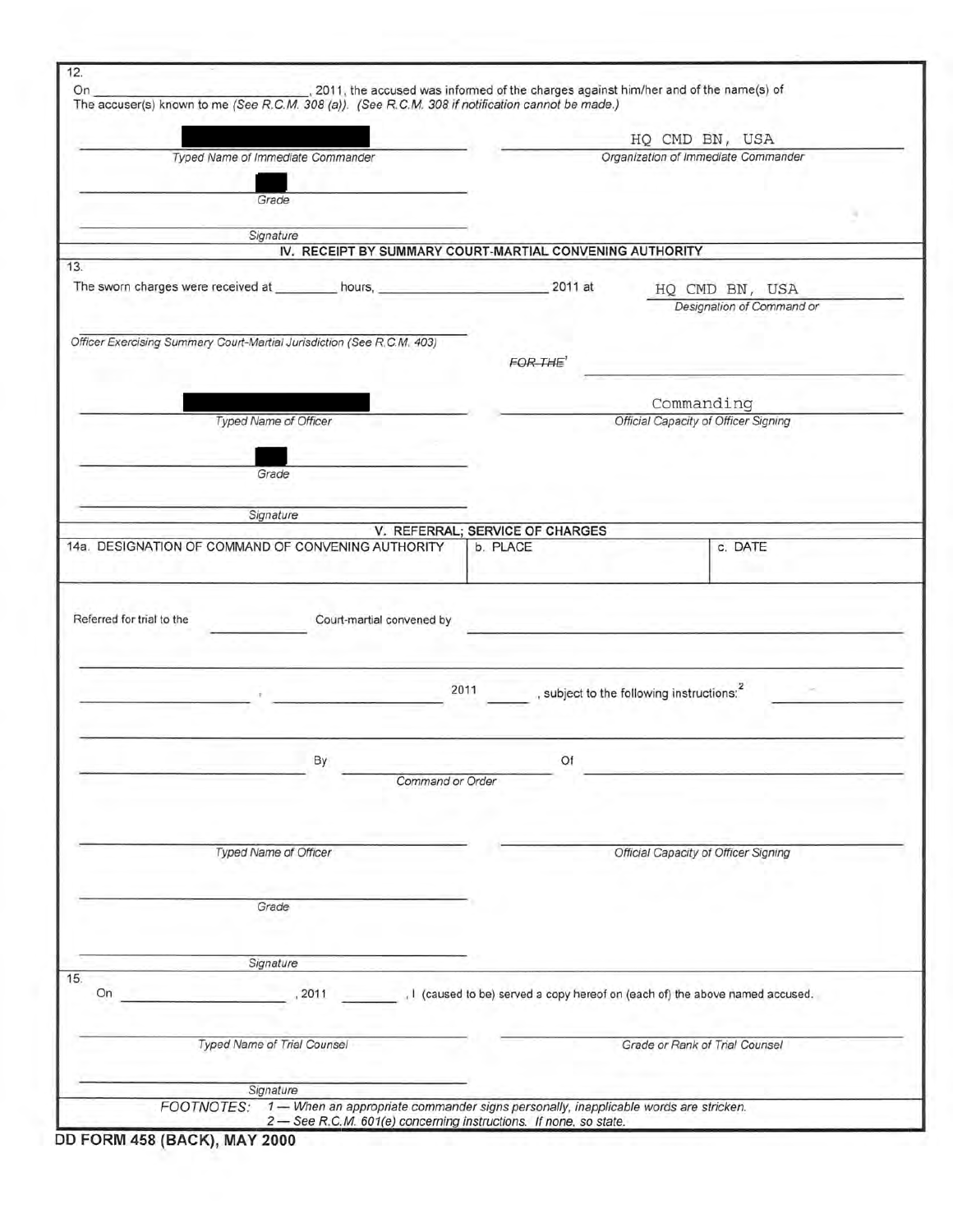Item 10 (Cont'd):

SPECIFICATION 2: In that Private First Class Bradley E. Manning, U.S. Army, did, at or near Contingency Operating Station Hammer, Iraq, between on or about 15 February 2010 and on or about 5 April 2010, having unauthorized possession of information relating to the national defense, to wit: a video file named "12 JUL 07 CZ ENGAGEMENT ZONE 30 GC Anyone.avi", with reason to believe such information could be used to the injury of the United States or to the advantage of any foreign nation, willfully communicate, deliver, transmit, or cause to be communicated, delivered, or transmitted, the said information, to a person not entitled to receive it, in violation of 18 U.S. Code Section 793(e), such conduct being prejudicial to good order and discipline in the armed forces and being of a nature to bring discredit upon the armed forces.

SPECIFICATION 3: In that Private First Class Bradley E. Manning, U.S. Army, did, at or near Contingency Operating Station Hammer, Iraq, between on or about 22 March 2010 and on or about 26 March 2010, having unauthorized possession of information relating to the national defense, to wit: more than one classified memorandum produced by a United States government intelligence agency, with reason to believe such information could be used to the injury of the United States or to the advantage of any foreign nation, willfully communicate, deliver, transmit, or cause to be communicated, delivered, or transmitted, the said information, to a person not entitled to receive it, in violation of 18 U.S. Code Section 793(e), such conduct being prejudicial to good order and discipline in the armed forces and being of a nature to bring discredit upon the armed forces.

SPECIFICATION 4: In that Private First Class Bradley E. Manning, U.S. Army, did, at or near Contingency Operating Station Hammer, Iraq, between on or about 31 December 2009 and on or about 5 January 2010, steal, purloin, or knowingly convert to his use or the use of another, a record or thing of value of the United States or of a department or agency thereof, to wit: the Combined Information Data Network Exchange Iraq database containing more than 380,000 records belonging to the United States government, of a value of more than \$1,000, in violation of 18 U.S. Code Section 641, such conduct being prejudicial to good order and discipline in the armed forces and being of a nature to bring discredit upon the armed forces.

1

 $\sim$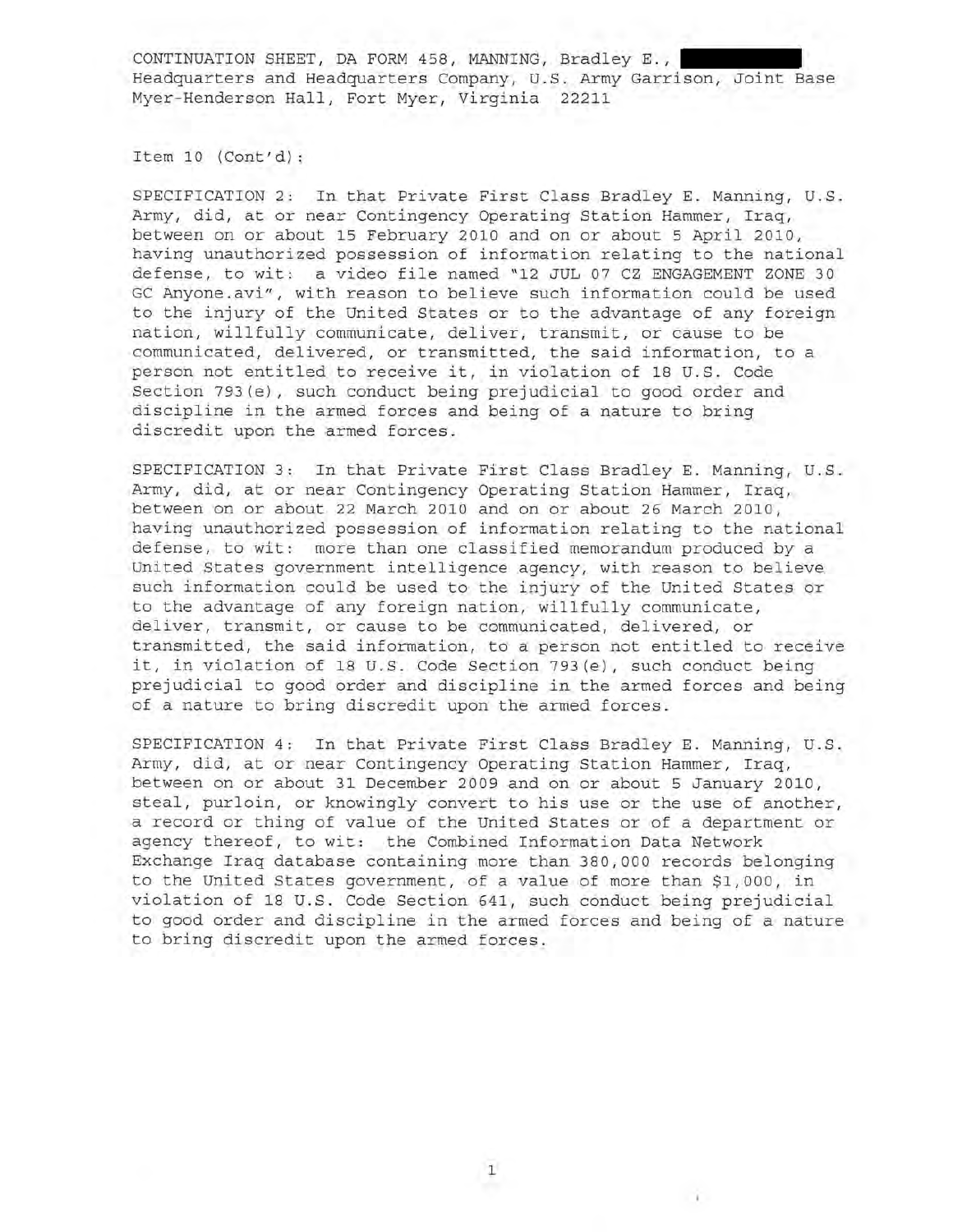SPECIFICATION 5: In that Private First Class Bradley **E.** Manning, U.S. Army, did, at or near Contingency Operating Station Hammer, Iraq, between on or about 31 December 2009 and on or about 9 February 2010, having unauthorized possession of information relating to the national defense, to wit: more than twenty classified records from the Combined Information Data Network Exchange Iraq database, with reason to believe such information could be used to the injury of the United States or to the advantage of any foreign nation, willfully communicate, deliver, transmit, or cause to be communicated, delivered, or transmitted, the said information, to a person not entitled to receive it, in violation of 18 U.S. Code Section 793(e), such conduct being prejudicial to good order and discipline in the armed forces and being of a nature to bring discredit upon the armed forces .

SPECIFICATION 6: In that Private First Class Bradley **E.** Manning, U.S . Army, did, at or near Contingency Operating Station Hammer, Iraq, between on or about 31 December 2009 and on or about 8 January 2010, steal, purloin, or knowingly convert to his use or the use of another, a record or thing of value of the United States or of a department or agency thereof, to wit: the Combined Information Data Network Exchange Afghanistan database containing more than 90,000 records belonging to the United States government, of a value of more than \$1,000, in violation of 18 U.S. Code Section 641, such conduct being prejudicial to good order and discipline in the armed forces and being of a nature to bring discredit upon the armed forces.

SPECIFICATION 7: In that Private First Class Bradley **E.** Manning, U. S. Army, did, at or near Contingency Operating Station Hammer, Iraq, between on or about 31 December 2009 and on or about 9 February 2010, having unauthorized possession of information relating to the national defense, to wit: more than twenty classified records from the Combined Information Data Network Exchange Afghanistan database, with reason to believe such information could be used to the injury of the United States or to the advantage of any foreign nation, willfully communicate, deliver, transmit, or cause to be communicated, delivered, or transmitted, the said information, to a person not entitled to receive it, in violation of 18 U. S. Code Section 793(e), such conduct being prejudicial to good order and discipline in the armed forces and being of a nature to bring discredit upon the armed forces .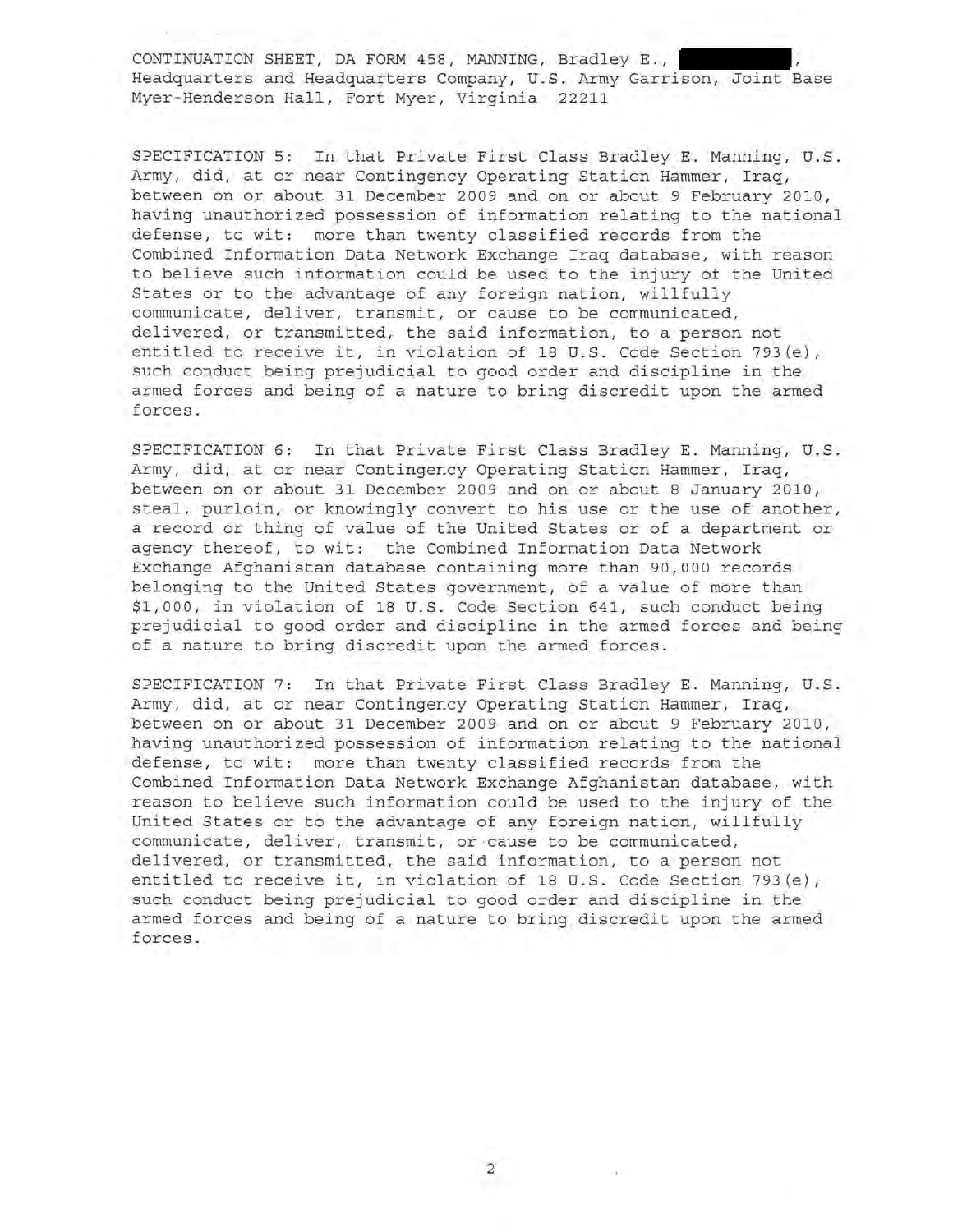SPECIFICATION 8: In that Private First Class Bradley E. Manning, U.S. Army, did, at or near Contingency Operating Station Hammer, Iraq, on or about 8 March 2010, steal, purloin, or knowingly convert to his use or the use of another, a record or thing of value of the United States or of a department or agency thereof, to wit: a United States Southern Command database containing more than 700 records belonging to the United States government, of a value of more than \$1,000, in violation of 18 U.S. Code Section 641, such conduct being prejudicial to good order and discipline in the armed forces and being of a nature to bring discredit upon the armed forces.

SPECIFICATION 9: In that Private First Class Bradley E. Manning, U.S. Army, did, at or near Contingency Operating Station Hammer, Iraq, between on or about 8 March 2010 and on or about 27 May 2010, having unauthorized possession of information relating to the national defense, to wit: more than three classified records from a United States Southern Command database, with reason to believe such information could be used to the injury of the United States or to the advantage of any foreign nation, willfully communicate, deliver, transmit, or cause to be communicated, delivered, or transmitted, the said information, to a person not entitled to receive it, in violation of 18 U.S. Code Section 793(e), such conduct being prejudicial to good order and discipline in the armed forces and being of a nature to bring discredit upon the armed forces .

SPECIFICATION 10: In that Private First Class Bradley E. Manning, u.S. Army, did, at or near Contingency Operating Station Hammer, Iraq, between on or about 11 April 2010 and on or about 27 May 2010, having unauthorized possession of information relating to the national defense, to wit: more than five classified records relating to a military operation in Farah Province, Afghanistan occurring on or about 4 May 2009, with reason to believe such information could be used to the injury of the United States or to the advantage of any foreign nation, willfully communicate, deliver, transmit, or cause to be communicated, delivered, or transmitted, the said information, to a person not entitled to receive it, in violation of 18 U.S. Code Section 793(e), such conduct being prejudicial to good order and discipline in the armed forces and being of a nature to bring discredit upon the armed forces.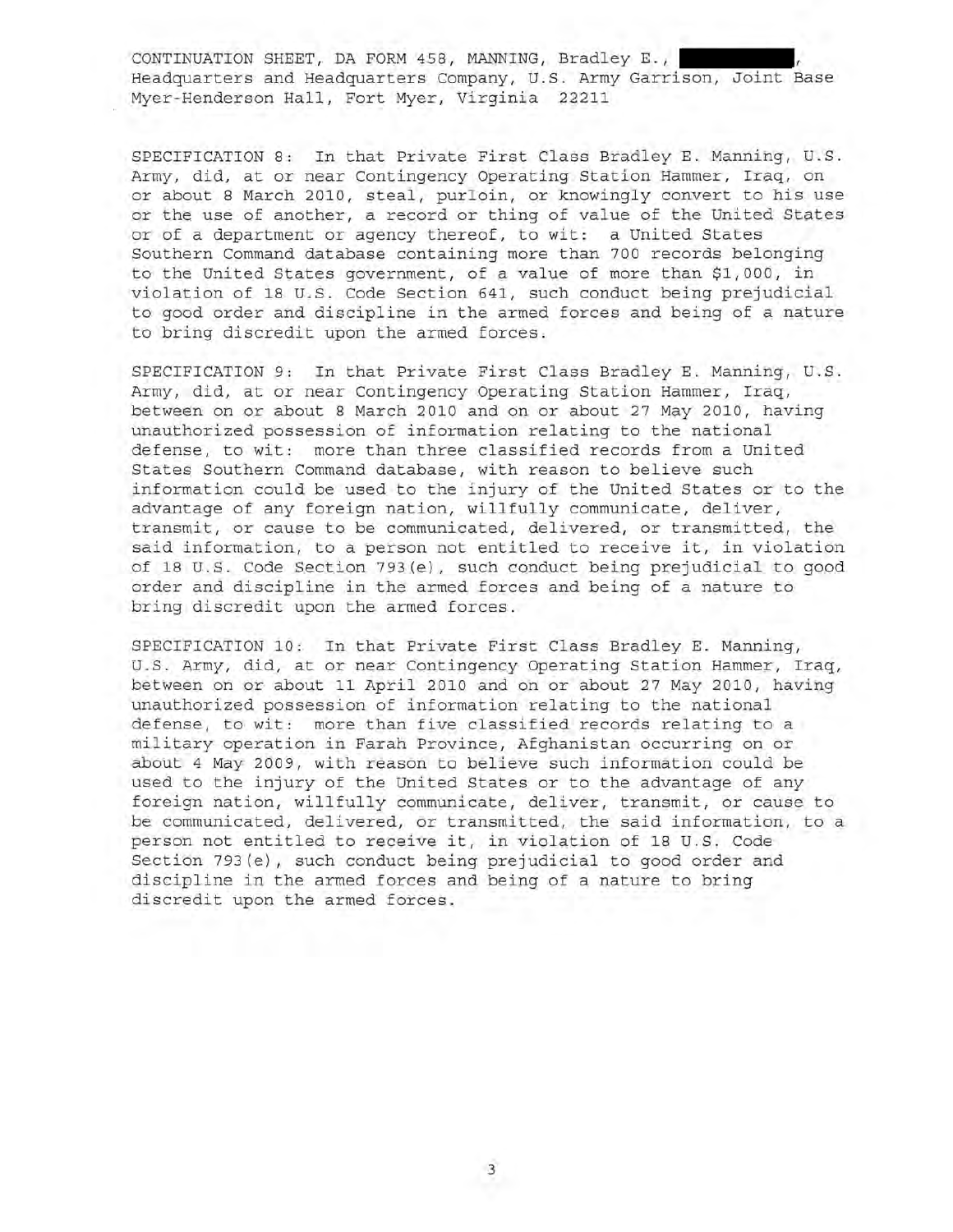SPECIFICATION 11: In that Private First Class Bradley E. Manning, u.S. Army, did, at or near Contingency Operating Station Hammer, Iraq, between on or about 1 November 2009 and on or about 8 January 2010, having unauthorized possession of information relating to the national defense, to wit: a file named "BE22 PAX.zip" containing a video named "BE22 PAX.wmv", with reason to believe such information could be used to the injury of the United States or to the advantage of any foreign nation, willfully communicate, deliver, transmit, or cause to be communicated, delivered, or transmitted, the said information, to a person not entitled to receive it, in violation of 18 U.S. Code Section 793(e), such conduct being prejudicial to good order and discipline in the armed forces and being of a nature to bring discredit upon the armed forces.

SPECIFICATION 12: In that Private First Class Bradley E. Manning, U.S. Army, did, at or near Contingency Operating Station Hammer, Iraq, between on or about 28 March 2010 and on or about 4 May 2010, steal, purloin, or knowingly convert to his use or the use of another, a record or thing of value of the United States or of a department or agency thereof, to wit: the Department of State Net-Centric Diplomacy database containing more than 250,000 records belonging to the United States government, of a value of more than \$1,000, in violation of 18 U.S. Code Section 641, such conduct being prejudicial to good order and discipline in the armed forces and being of a nature to bring discredit upon the armed forces.

SPECIFICATION 13: In that Private First Class Bradley E. Manning, U.S. Army, did, at or near Contingency Operating Station Hammer, Iraq, between on or about 28 March 2010 and on or about 27 May 2010, having knowingly exceeded authorized access on a Secret Internet Protocol Router Network computer, and by means of such conduct having obtained information that has been determined by the United States government pursuant to an Executive Order or statute to require protection against unauthorized disclosure for reasons of national defense or foreign relations, to wit: more than seventy-five classified United States Department of State cables, willfully communicate, deliver, transmit, or cause to be communicated, delivered, or transmitted the said information, to a person not entitled to receive it, with reason to believe that such information so obtained could be used to the injury of the United States, or to the advantage of any foreign nation, in violation of 18 U.S. Code Section 1030(a)(1), such conduct being prejudicial to good order and discipline in the armed forces and being of a nature to bring discredit upon the armed forces.

4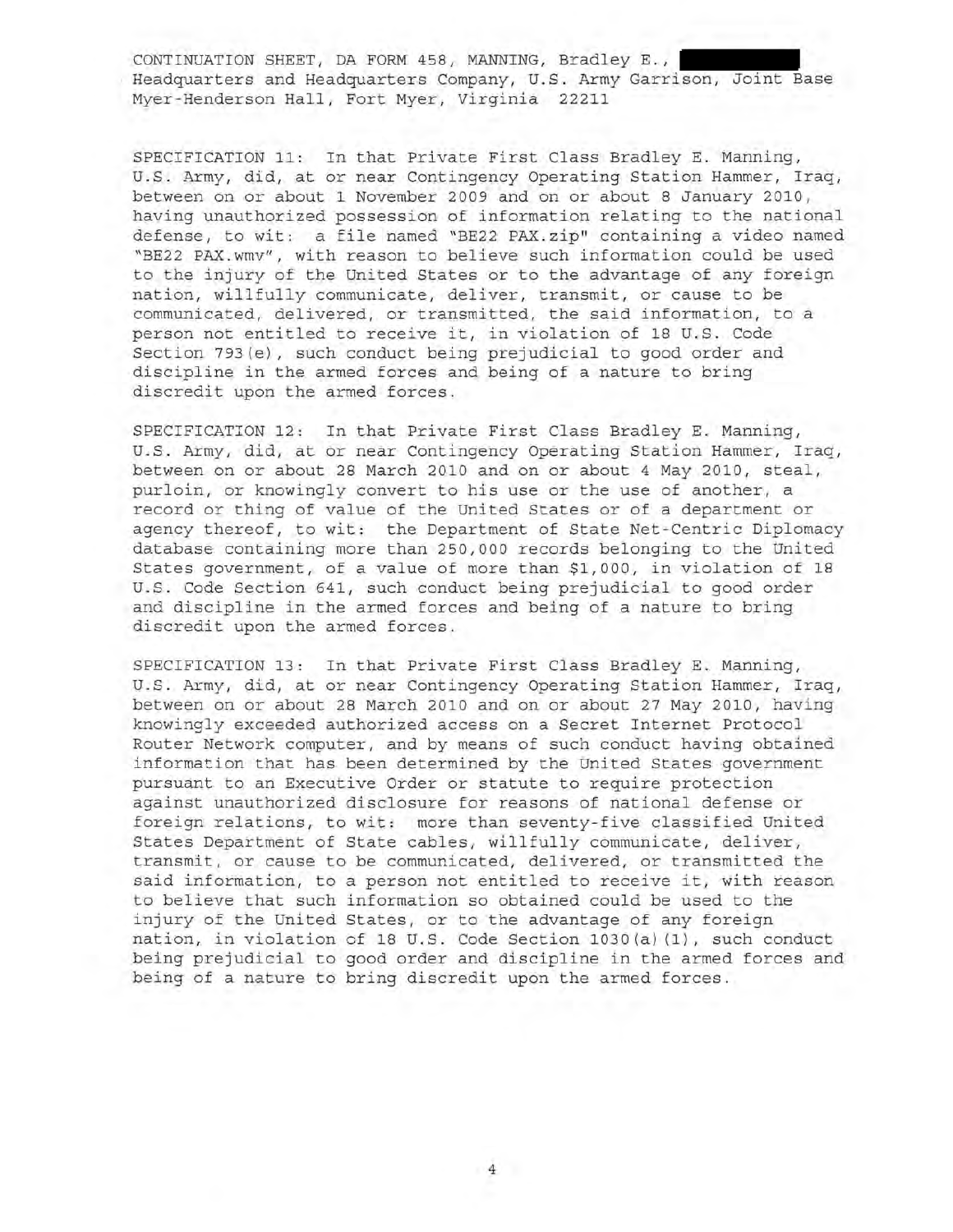SPECIFICATION 14: In that Private First Class Bradley **E.** Manning, U.S. Army, did, at or near Contingency Operating Station Hammer, Iraq, between on or about 15 February 2010 and on or about 18 February 2010, having knowingly exceeded authorized access on a Secret Internet Protocol Router Network computer, and by means of such conduct having obtained information that has been determined by the United States government pursuant to an Executive Order or statute to require protection against unauthorized disclosure for reasons of national defense or foreign relations, to wit: a classified Department of State cable titled "Reykjavik-13", willfully communicate, deliver, transmit, or cause to be communicated, delivered, or transmitted the said information, to a person not entitled to receive it, with reason to believe that such information so obtained could be used to the injury of the United States, or to the advantage of any foreign nation, in violation of 18 U.S. Code Section 1030(a) (1), such conduct being prejudicial to good order and discipline in the armed forces and being of a nature to bring discredit upon the armed forces.

SPECIFICATION 15: In that Private First Class Bradley **E.** Manning, U.S. Army, did, at or near Contingency Operating Station Hammer, Iraq, between on or about 15 February 2010 and on or about 15 March 2010, having unauthorized possession of information relating to the national defense, to wit: a classified record produced by a United States Army intelligence organization, dated 18 March 2008, with reason to believe such information could be used to the injury of the United States or to the advantage of any foreign nation, willfully communicate, deliver, transmit, or cause to be communicated, delivered, or transmitted, the said information, to a person not entitled to receive it, in violation of 18 U.S. Code Section 793(e), such conduct being prejudicial to good order and discipline in the armed forces and being of a nature to bring discredit upon the armed forces.

SPECIFICATION 16: In that Private First Class Bradley **E.** Manning, U.S. Army, did, at or near Contingency Operating Station Hammer, Iraq, between on or about 11 May 2010 and on or about 27 May 2010, steal, purloin, or knowingly convert to his use or the use of another, a record or thing of value of the United States or of a department or agency thereof, to wit: the United States Forces - Iraq Microsoft Outlook / SharePoint Exchange Server global address list belonging to the United States government, of a value of more than \$1,000, in violation of 18 U.S. Code Section 641, such conduct being prejudicial to good order and discipline in the armed forces and being of a nature to bring discredit upon the armed forces.